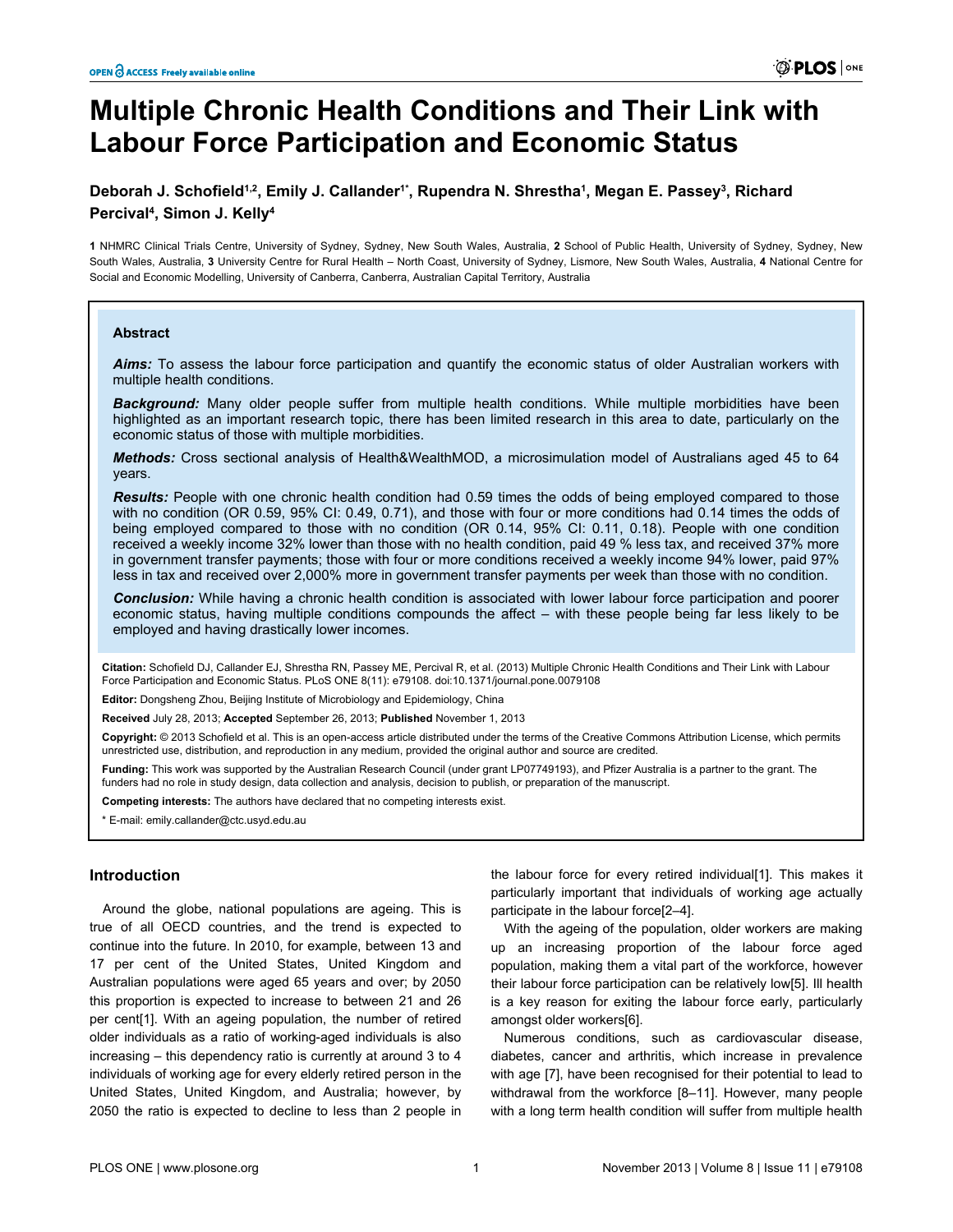conditions, especially amongst older age groups. It is recognised that those with multiple health conditions have poorer functional outcomes and a poorer quality of life [\[12–14\]](#page-5-0). While multiple morbidities has been highlighted as an important research topic[[15](#page-5-0)], there has been limited research in this area to date, particularly on the economic status of those with multiple morbidities.

Persons with multiple chronic health conditions may be more likely to have their labour force participation affected than those with a single condition, or those with no health condition due to the additional functional restrictions faced. As such, persons with multiple chronic health conditions may be the most at risk of exiting the labour force early, particularly older workers who are more likely to suffer from multiple health conditions[[12\]](#page-5-0). As a result of this lower labour force participation, individuals with multiple morbidities may also have lower incomes creating a large personal economic burden. This lower labour force participation may also result in significant costs to government from lower taxation revenue being received and greater outlays as government has to pay individuals higher support payments.

This paper will assess the labour force participation of older Australian workers, aged 45 to 64 years, who have multiple chronic health conditions, single chronic health conditions, and no chronic health conditions to estimate the impact of multiple health conditions on labour force participation. It will then quantify the economic status – in terms of weekly private income received by individuals, the amount of weekly taxation paid by individuals, and the amount of government benefit payments paid to individuals – of people with multiple morbidities. While the results of this paper does focus on Australia, the results are generalizable to other developed countries as population ageing, low dependency ratios and low labour force participation of older workers are common issues facing government internationally[[1–4\]](#page-5-0).

# **Methods**

This study has been conducted using Health&WealthMOD, a microsimulation model of the 45 to 64 year old Australian population. The model contains detailed information, at the individual level, of health (including the type of conditions and number of conditions), labour force participation, and economic status. It has been successfully used in the past to document the economic impacts of various individual health conditions[\[16–23\]](#page-5-0). Health&WealthMOD was built upon individual record data from the 2003 Survey of Disability, Ageing and Carers (SDAC), a nationally representative survey of health and disability conducted by the Australian Bureau of Statistics[[24](#page-5-0)], and STINMOD, a microsimulation model of income tax and government support payments[\[25](#page-5-0),[26](#page-5-0)], which is maintained and developed for the Australian Government by the National Centre for Social and Economic Modelling, University of Canberra.

The base population of Health&WealthMOD was unit record data extracted from the SDAC, with the SDAC providing details on the number and types of health conditions suffered. From this dataset, individual records were extracted for those aged 45-64 years. The details extracted for each individual in the

base population included demographic variables (for example, age, sex, family type, and state of residence), socioeconomic variables (level and field of education, income, benefits received), labour force variables (labour force participation, employment restrictions, retirement), and health and disability variables (main chronic conditions, number of chronic health conditions, general health status, type and extent of disability, support and care required).

Using STINMOD, additional economic information such as individual income, government support payments and tax liability was imputed onto the base data. This information was imputed onto the base population of Health&WealthMOD by identifying persons with similar characteristics on STINMOD and "donating" their income and wealth information onto Health&WealthMOD using a process, commonly used in microsimulation models, called synthetic matching[[27](#page-5-0)]. Nine variables: sex (2 groups: males, females), income unit type (4 groups: single only, single with dependants, couple only, couple with dependants), type of government pension/support (3 groups: disability support pension, other pension/ government support payments, no pension/government support payments), income quintile (5 groups: quintile 1, quintile 2, quintile 3, quintile 4, quintile 5), age group (4 groups: 45-49, 50-54, 55-59, 60-64), labour force status (4 groups: employed full time, employed part time, unemployed, not in the labour force), hours worked per week (5 groups: 1 - 15 hours, 16 - 24 hours, 25 to 34 hours, 35 - 40 hours, 41+ hours), highest educational qualification (2 groups: university, no university) and home ownership (2 groups: owner occupied, renting), that were common to both datasets and strongly related to income were chosen as matching variables for synthetic matching[\[28\]](#page-5-0).

The data were then aged to reflect the 2009 Australian 45 to 64 year old population. The ageing was used to account for the disability and illness, demographic, labour force, earnings growth and other changes that had occurred between 2003 and 2009.

The variables used in this study regarding multiple morbidities came from the 2003 SDAC. The SDAC identified individuals as having no chronic health condition, a single chronic health condition only, and up to nine or more chronic health conditions. For ease of interpretation, this paper grouped those with four or more health conditions together.

The 2003 SDAC recorded individual labour force participation. For those who stated they were 'not in the labour force', their main reason for not being in the labour force was recorded. Response options included: retired, study or returning to study, own ill health or disability, child care availability or children too young or prefers to look after them, too old, does not need or want to work, some else's ill health or disability, other family considerations, pregnancy, lacks relevant schooling, training or experience, don't know, and other. In this study those who were out of the labour force and stated their main reason for leaving the labour force was their own ill health or disability were considered to be 'out of the labour force due to ill health', from this it is also known that these individuals experienced poor health first and then left the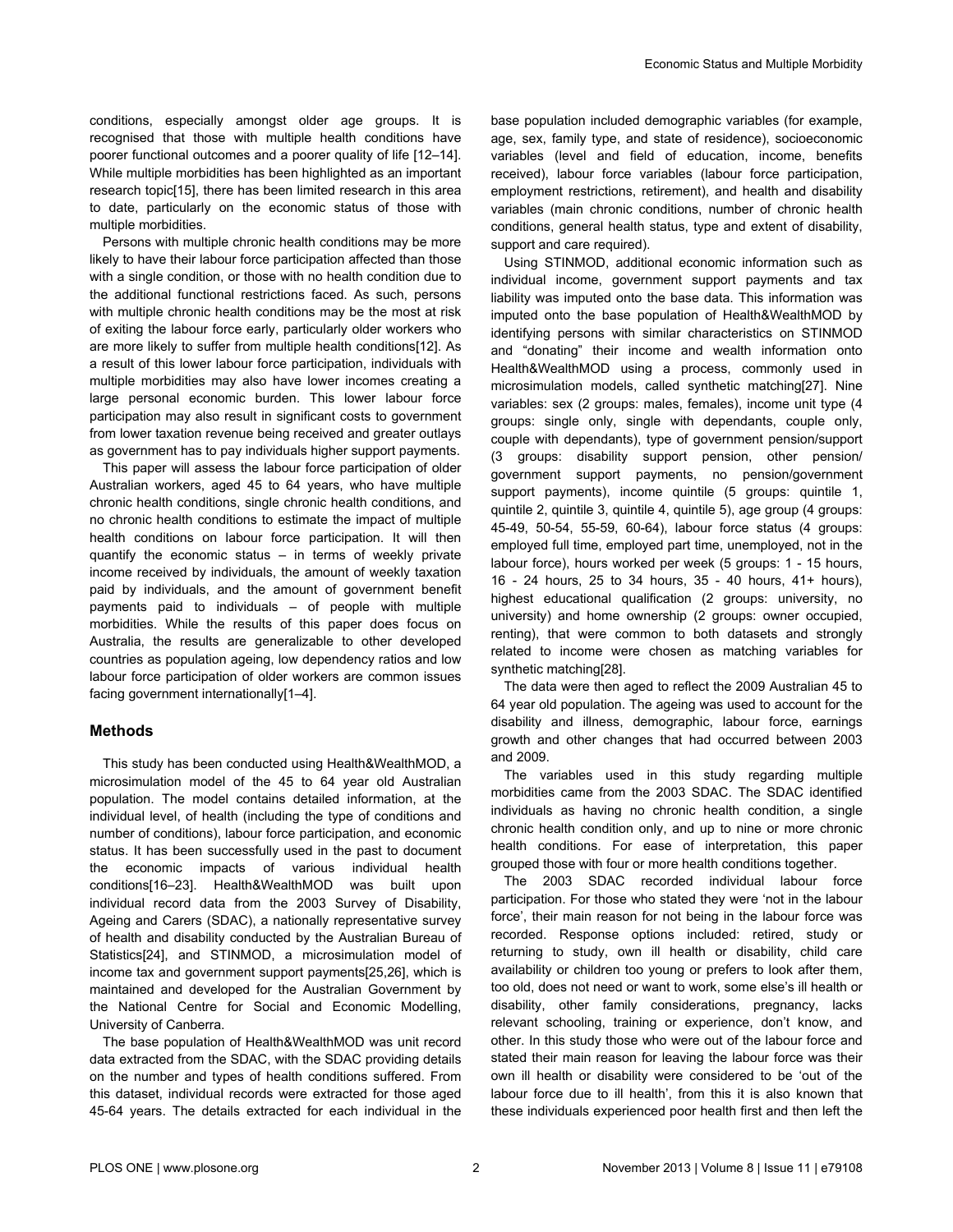labour force. Those who selected all other options were considered to be 'out of the labour force due to other reasons'.

The variables used for private income, taxation payments, and transfer payments came from STINMOD. Private income consists of income from the following sources: wages/salary of main and second job; own business/partnership (pre tax but after expenses deducted); interest payments; dividends; property rent (net of expenses); royalties; other financial investments; superannuation and annuities; accident compensation and sickness insurance; regular workers' compensation; payments from persons not living in the household; child support and maintenance; overseas pensions and benefits.

#### **Statistical analysis**

Initial descriptive analyses were carried out to estimate the number and proportion of individuals with no chronic health condition, one chronic health condition, two chronic health conditions, three chronic health conditions, and four or more chronic health conditions.

The labour force status of each of these groups was then assessed and logistic regression models were used to estimate the odds ratios and 95% confidence intervals (CIs) of being in the labour force (either full time or part time) associated with the number of chronic health conditions individuals have. Persons with no chronic health condition were used as the reference group and the results were adjusted for age, sex and the highest level of education.

Descriptive analysis was then undertaken to determine the average weekly private income, taxation payments, and government support cash benefits attributable to individuals with no chronic health condition, one chronic health condition. two chronic health conditions, three chronic health conditions, and four or more chronic health conditions.

A multiple linear regression model of the log of weekly private income was used to analyse the differences between weekly incomes of these groups. Analyses were repeated for weekly transfer income and weekly tax liability. The co-variates age group, sex and highest level of education were adjusted for in the regression models. Regression analyses were undertaken on log-transformed data in order to satisfy the assumptions of linear regression analysis, and the regression diagnostics confirmed that the assumptions were reasonably satisfied.

The analyses were undertaken using SAS V9.1 (SAS Institute Inc., Cary, NC, USA).

## **Results**

In Health&WealthMOD there were 8 864 individuals aged 45 to 64 years representing 5 423 900 individuals in the 2009 Australian population. Within this population, 58% had one or more long term health conditions. Table 1 shows the proportion of individuals with multiple long term health conditions for males and females in different age groups. There was a similar distribution of multiple health conditions across the age groups for males and females. The proportion of individuals with

**Table 1.** Multiple Long Term Health Conditions Amongst Males and Females of Different Age Groups - Australian Population Aged 45 to 64 Years, 2009.

|               | Number of         |      | Number in  |                 |
|---------------|-------------------|------|------------|-----------------|
|               | <b>Conditions</b> | N    | population | % of population |
| Females       |                   |      |            |                 |
| 45 - 54 years | 0                 | 1307 | 771 500    | 52%             |
|               | 1                 | 606  | 248 200    | 23%             |
|               | $\overline{2}$    | 314  | 177 400    | 12%             |
|               | 3                 | 151  | 87 700     | 6%              |
|               | $4+$              | 220  | 107 900    | 7%              |
| 55 - 64 years | $\mathbf{0}$      | 564  | 359 000    | 30%             |
|               | 1                 | 446  | 285 400    | 24%             |
|               | $\overline{2}$    | 363  | 212 800    | 18%             |
|               | 3                 | 220  | 153 800    | 13%             |
|               | $4+$              | 314  | 190 600    | 16%             |
| Males         |                   |      |            |                 |
| 45 - 54 years | $\mathbf{0}$      | 1316 | 767 900    | 51%             |
|               | 1                 | 586  | 344 700    | 23%             |
|               | $\overline{2}$    | 289  | 183 400    | 12%             |
|               | 3                 | 168  | 100 500    | 7%              |
|               | $4+$              | 176  | 110 600    | 7%              |
| 55 - 64 years | 0                 | 593  | 391 500    | 32%             |
|               | 1                 | 460  | 310 500    | 25%             |
|               | $\overline{2}$    | 299  | 214 100    | 18%             |
|               | 3                 | 216  | 138 700    | 11%             |
|               | $4+$              | 256  | 167 900    | 14%             |

doi: 10.1371/journal.pone.0079108.t001

**Table 2.** Labour Force Status Amongst those with Multiple Chronic Health Conditions - Australian Population Aged 45 to 64 Years, 2009.

|            |               | Not in the labour | Not in the labour  |
|------------|---------------|-------------------|--------------------|
| Number of  | In the labour | force due to ill  | force due to other |
| conditions | force         | health            | reasons            |
|            | 83%           | 0%                | 17%                |
|            | 71%           | 6%                | 23%                |
|            | 62%           | 10%               | 28%                |
| 3          | 49%           | 19%               | 32%                |
|            | 34%           | 31%               | 35%                |

doi: 10.1371/journal.pone.0079108.t002

multiple long term health conditions increased with age for both males and females.

Table 2 shows the proportion of individuals in the labour force and out of the labour force amongst those with varying numbers of long term health conditions. Over half of those with no chronic health conditions, one chronic health condition and two chronic health conditions were in the labour force. Only around one-third of those with four or more chronic health conditions were in the labour force – with the remainder out of the labour force because of their ill health or for other reasons.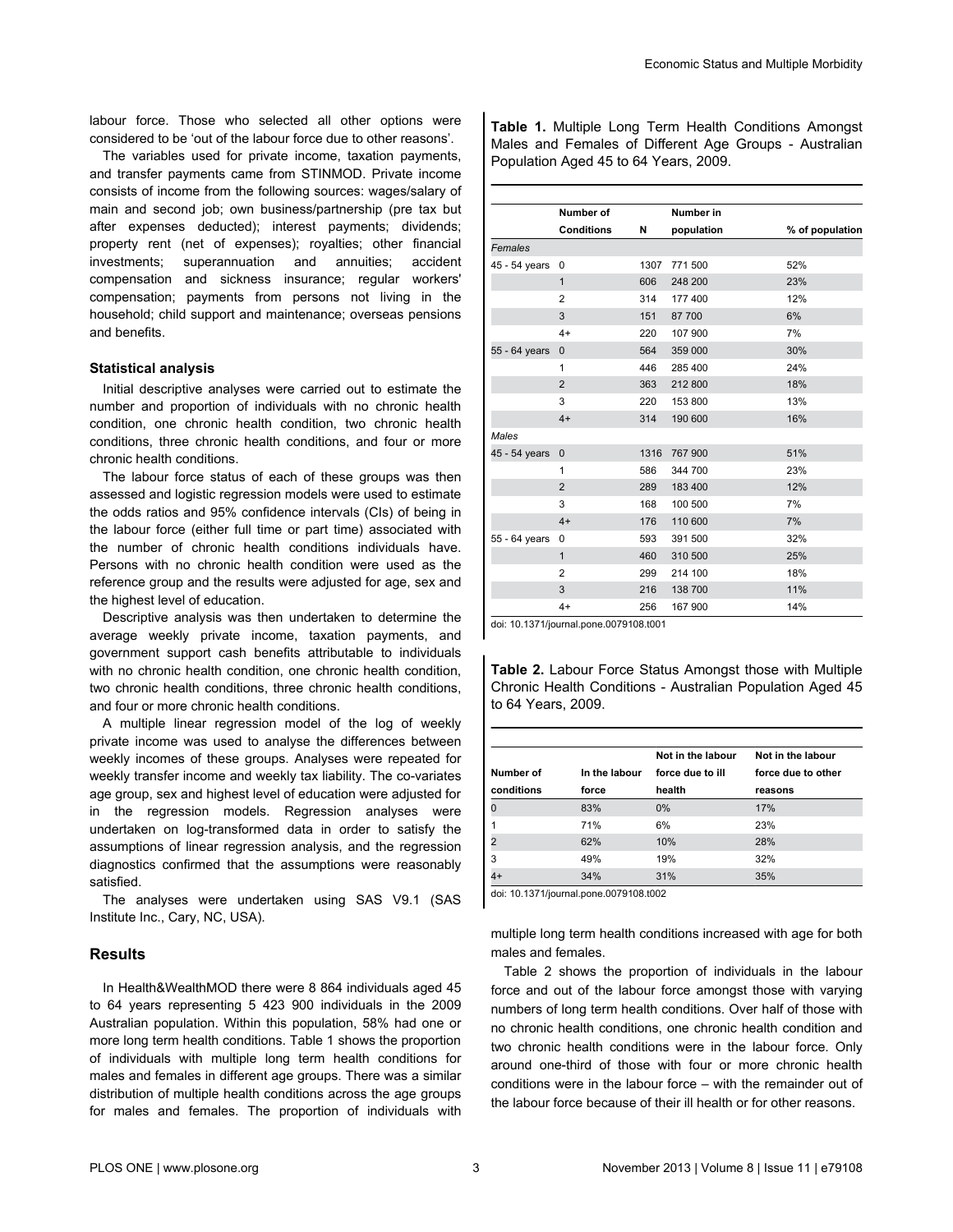**Table 5.** Value of Weekly Private Income Received, Taxes Paid and Benefits Received by Individuals with Different Numbers of Chronic Health Conditions - Australian Population Aged 45 to 64 Years, 2009.

| <b>Number of Conditions</b> | <b>Private Income</b> |           |               | Taxes (inc. Medicare levy) |           |               | <b>Benefits</b> |           |               |
|-----------------------------|-----------------------|-----------|---------------|----------------------------|-----------|---------------|-----------------|-----------|---------------|
|                             | <b>Mean</b>           | <b>SD</b> | <b>Median</b> | <b>Mean</b>                | <b>SD</b> | <b>Median</b> | <b>Mean</b>     | <b>SD</b> | <b>Median</b> |
| 0                           | .327                  | 35.891    | 1.049         | 246                        | 10.281    | 138           | 32              | 2.142     | 0             |
|                             | 1,160                 | 32.878    | 918           | 221                        | 9,717     | 94            | 48              | 2,561     | $\Omega$      |
| 2                           | 984                   | 29.824    | 802           | 178                        | 9,001     | 50            | 78              | 3.219     | $\Omega$      |
| 3                           | 702                   | 37.321    | 428           | 102                        | 5,784     |               | 116             | 3,774     | $\mathbf{0}$  |
| $4+$                        | 440                   | 21.245    | 33            | 58                         | 4,389     |               | 181             | 3,571     | 248           |

\*excluding those with negative incomes

doi: 10.1371/journal.pone.0079108.t005

**Table 3.** Odd Ratio (OR) of Being in the Labour Force for those with Varying Numbers of Long Term Health Conditions, Adjusted for Age, Sex and Education - Australian Population Aged 45 to 64 Years, 2009.

|      | Number of conditions OR of being in the labour force | 95% CI     | p-value  |
|------|------------------------------------------------------|------------|----------|
|      | <b>REFERENCE</b>                                     |            |          |
|      | 0.59                                                 | 0.49, 0.71 | < 0.0001 |
|      | 0.43                                                 | 0.35.0.54  | < 0.001  |
| 3    | 0.29                                                 | 0.22.0.37  | < 0.001  |
| $4+$ | 0.14                                                 | 0.11, 0.18 | < 0.0001 |

doi: 10.1371/journal.pone.0079108.t003

Of those who were not in the labour force due to ill health, 57% received a Disability Support Pension, 24% received another type of government pension or support payment, and 19% received no government support payment. Of those who were not in the labour force due to other reasons, 16% received a Disability Support Pension, 33% received another type of government pension or support payment, and 51% received no government support payment.

Table 3 shows the likelihood of being in the labour force for those with one or more chronic health conditions compared to those with no chronic health conditions, after adjusting for age, sex and highest level of education. Those with one, two, three or four or more chronic health conditions were all less likely to be in the labour force than those with no chronic health condition. Those who have one health condition had 0.59 the odds of being in the labour force than those with no health condition (OR 0.59, 95% CI: 0.49, 0.71). Those who have four or more chronic health conditions had 0.14 the odds of being in the labour force compared to those with no chronic condition (OR 0.14, 95% CI: 0.11, 0.18).

Table 4 is limited to people who were not in the labour force, for any reason. It shows for people with different health conditions the proportion with different numbers of comorbidities. For example, the majority of people with diseases of the respiratory system who were out of the labour force had 4 or more chronic health conditions, and only 7% had no other co-conditions, while of those suffering heart disease or mental and behavioural disorders, 60% reported a total of 3 or more chronic health conditions.

**Table 4.** Number of health conditions by condition type – limited to 45 to 64 year old population not in the labour force for any reason, 2009.

| Main health condition              | Total number of chronic health conditions |                |     |     |  |  |  |
|------------------------------------|-------------------------------------------|----------------|-----|-----|--|--|--|
|                                    | 1                                         | $\overline{2}$ | 3   | 4+  |  |  |  |
| High cholesterol                   | 60%                                       | 14%            | 18% | 8%  |  |  |  |
| Asthma                             | 35%                                       | 32%            | 16% | 18% |  |  |  |
| Cancer                             | 33%                                       | 10%            | 28% | 28% |  |  |  |
| Arthritis and related disorders    | 29%                                       | 28%            | 17% | 26% |  |  |  |
| Back problems                      | 25%                                       | 18%            | 21% | 36% |  |  |  |
| <b>Diabetes</b>                    | 20%                                       | 20%            | 40% | 20% |  |  |  |
| Depression                         | 20%                                       | 17%            | 33% | 30% |  |  |  |
| Mental and behavioural disorders   | 19%                                       | 21%            | 21% | 39% |  |  |  |
| Heart diseases                     | 14%                                       | 26%            | 16% | 44% |  |  |  |
| Diseases of the respiratory system | 7%                                        | 10%            | 21% | 62% |  |  |  |

doi: 10.1371/journal.pone.0079108.t004

Table 5 shows the value of weekly private income received, the amount of weekly taxes paid and the amount of weekly government benefit payments received by those with different numbers of chronic health conditions. The median value of weekly private income received declined with the increasing number of chronic health conditions an individual had. The median value of weekly private income for those with three chronic health conditions was less than half of that received by those with no health condition and less than half of those with only one health condition. The median value of private income received by people with four or more chronic health conditions was only \$33 per week. The median value of tax paid by those with three or more health conditions was \$0, and the median value of tax paid by those with two health conditions was one third of that paid by those with only one health condition. The median value of government benefit payments received by those with no health condition and up to three health conditions was \$0, whereas the median value for those with four or more health conditions was around \$250 per week.

[Table 6](#page-4-0) shows the age, sex and education adjusted difference in the value of weekly private income received by those with no chronic health condition and people with a single long term health condition and multiple health conditions, regardless of labour force participation. People with one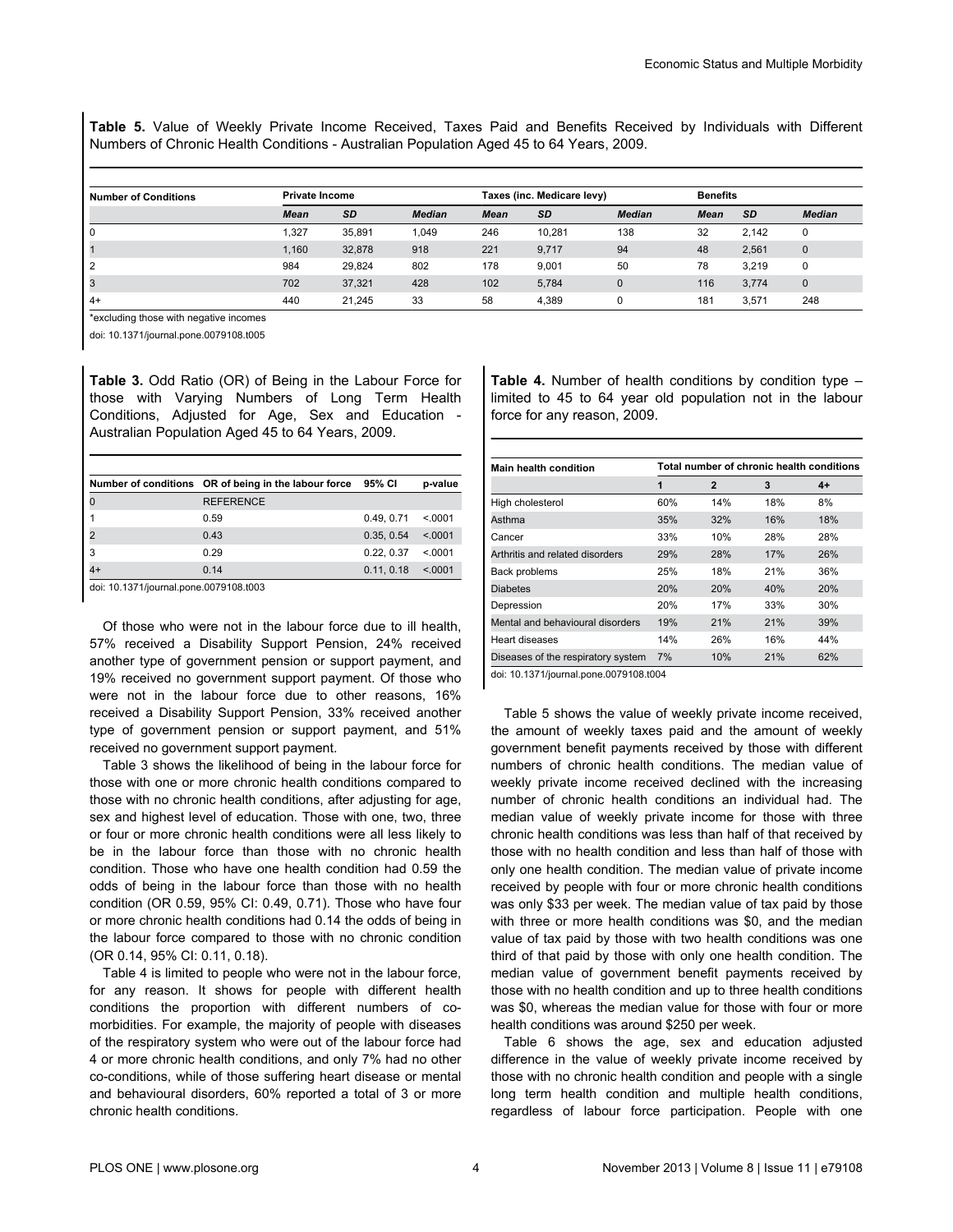<span id="page-4-0"></span>**Table 6.** Difference in Weekly Private Income Received, Taxes Paid and Benefits Received Between Those with Different Numbers of Chronic Health Conditions, Adjusted for Age, Sex and Education - Australian Population Aged 45 to 64 Years, 2009.

| <b>Number of Conditions</b> | <b>Private Income</b> |          |          |         | Taxes (including Medicare levy) |          |          |         | <b>Benefits</b>  |          |          |          |
|-----------------------------|-----------------------|----------|----------|---------|---------------------------------|----------|----------|---------|------------------|----------|----------|----------|
|                             | % difference          | 95% CI   |          | p-value | % difference                    | 95% CI   |          | p-value | %difference      | 95% CI   |          | p-value  |
| 0                           | <b>REFERENCE</b>      |          |          |         | <b>REFERENCE</b>                |          |          |         | <b>REFERENCE</b> |          |          |          |
|                             | $-32.19$              | $-45.10$ | $-16.25$ | 0.0003  | $-49.32$                        | $-61.80$ | $-32.74$ | < 0.001 | 37.19            | 14.71    | 64.07    | < 0.0001 |
| 2                           | $-52.77$              | $-63.84$ | $-38.32$ | < 0.001 | $-68.14$                        | $-77.80$ | $-54.28$ | < 0.001 | 168.0            | 107.81   | 245.63   | < 0.0001 |
| 3                           | $-80.81$              | $-87.23$ | $-71.15$ | < 0.001 | $-90.13$                        | $-93.84$ | $-84.20$ | < 0.001 | 472.16           | 293.98   | 730.91   | < 0.0001 |
| $4+$                        | $-94.02$              | $-95.71$ | $-91.65$ | < 0.001 | $-97.47$                        | $-98.30$ | $-96.22$ | < 0.001 | 2.485.83         | 1.809.48 | 3.401.73 | < 0.0001 |

doi: 10.1371/journal.pone.0079108.t006

chronic health condition received around one-third less in weekly private income than those with no health condition (-32.19, 95% CI: -45.10, -16.25). People with two chronic health conditions received less than half the amount in private income per week than those with no health condition (-52.77, 95% CI: -63.84, -38.32). People with four or more chronic health conditions received 94% less per week in private income than those with no health condition (-94.02, 95% CI: -95.71, -91.65).

Those with chronic health conditions paid significantly less in tax and received significantly more in weekly transfer payments than those with no chronic health conditions. Those with one chronic health condition paid around 50% less in tax per week than those with no health condition; similarly, those with four or more chronic health conditions paid nearly 100% less in weekly tax than those with no health condition. Those with one health condition received around one third more in weekly transfer income than those with no health condition, and people with four or more health conditions received around two thousand times more in weekly transfer income than those with no health condition.

#### **Discussion**

More than half of the individuals in the older working age group (45 to 64 years) have at least one chronic health condition, and of those with at least one chronic health condition the majority suffer from multiple conditions. This highlights the importance of assessing the effect of multiple health conditions in this age group where ill health is a key reason for early retirement. This study has confirmed that those with multiple health conditions are far less likely to be in the labour force than those with no health conditions. Labour force participation decreases with increasing numbers of health conditions.

In addition to the lower labour force participation, individuals with multiple chronic health conditions receive a weekly income of less than half of individuals without a chronic health condition and pay significantly less tax. People with multiple chronic health conditions also receive significantly more in government support benefits each week. As such, the lower labour force participation amongst those with multiple health

conditions may translate into significant costs to both individuals and to governments.

Other studies that have looked at multiple health conditions have found that co-morbidities or multiple morbidities are associated with increased rates of disability[[14](#page-5-0),[29](#page-6-0)] and poor physical functioning[\[30,31\]](#page-6-0). These findings have been supported by studies that have described the lower employment rates associated with specific disease combinations[[32](#page-6-0)], and the loss of productivity associated with multiple morbidities[[33](#page-6-0)]. However, these studies were not nationally representative. In contrast, our study is based upon nationally representative data and as such inferences about the entire 45 to 64 year old population can be made.

One of the main limitations of this paper is that it was conducted using cross-sectional data. While it is reported in the main data source, the SDAC, that those who retired due to ill health developed their health condition and then left the labour force, for those with chronic health conditions who left the labour force due to other reasons it is not known whether some members of this group may also have subsequently have developed a chronic health condition associated with their lower income that would have prevented their return to the labour force. Thus the results of this study may be somewhat conservative. However, the studies on this reverse relationship (the influence of income on health) have found the impact to be relatively small. Three studies utilising longitudinal data have found no significant relationship between income and selfreported health status [[34](#page-6-0)–[36](#page-6-0)], and others have found no significant difference for females [\[37–40](#page-6-0)]. Of the studies that did find a significant influence of income on health using longitudinal data, the magnitude of the change reported was very small. Jones and Wildman 2008 found that an increase of one unit in log income (equal to an increase of income of between £25,000 and £40,000) resulted in an increased probability of reporting ill health of 1% [[41](#page-6-0)]; and Guasekara et al 2012 found that an increase of income by NZ\$10,000 produces a 1% increase in the odds of reporting better health [[42](#page-6-0)]. Numerous other studies also reported changes in health status of a similar magnitude [\[38,39,43–45\]](#page-6-0).

The costs of retiring from the labour force prematurely due to ill health have been explored in numerous studies [\[46–51\]](#page-6-0). These studies assessed the impact of having a chronic health condition in general, but did not consider the compounding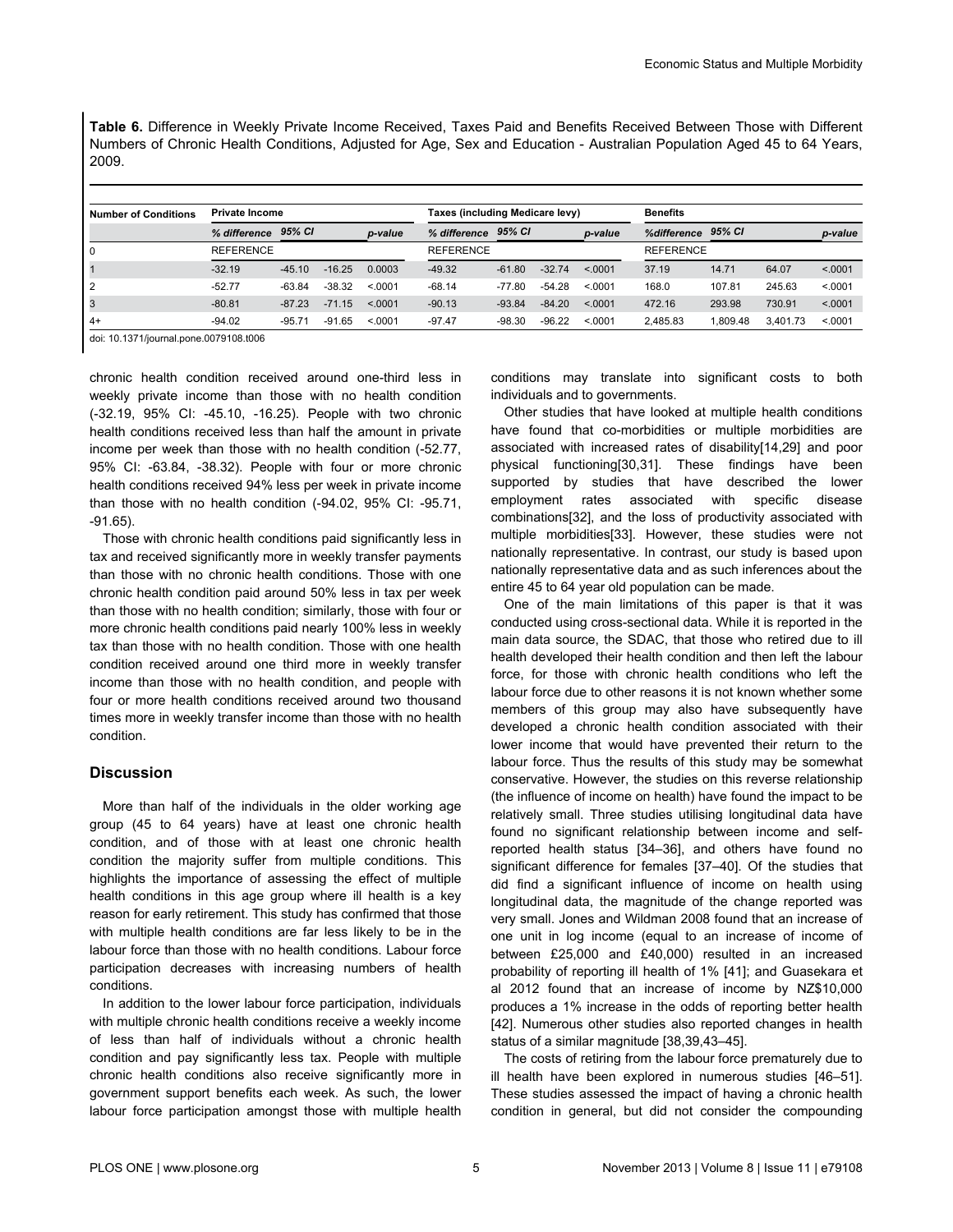<span id="page-5-0"></span>effect that multiple health conditions have. The current study has shown that the likelihood of labour force participation declines with increasing numbers of health conditions, and average weekly income also declines. Individuals with one health condition had weekly incomes 32% lower than those with no health condition, while- individuals with three or more chronic health conditions had approximately 80 % lower incomes than those with no health condition. As such, those with multiple health conditions should be the target of welfare strategies aimed at increasing the welfare of disadvantaged individuals.

Within Australia, individuals who leave the labour force due to ill health may have access to a Disability Support Pension if they have medical confirmation that they cannot work due to a health condition and meet the eligibility criteria. The Employment and Support Allowance in the United Kingdom and the Supplemental Security Income scheme in the USA offer similar arrangements [[52–54\]](#page-6-0). Despite this (limited) financial support from government, the financial burden of illness on individuals and their families will still be significant. It is documented that those who are dependent upon welfare as a primary source of income often have poor living standards and quality of life both within Australia [[55,56\]](#page-6-0).

#### **References**

- 1. Organisation for Economic Co-operation and Development (2008) Ageing societies. Factbook: Organisation for Economic Co-operation and Development. Paris: Organisation for Economic Co-operation and Development.
- 2. Organisation for Economic Co-operation and Development (2004) The labour force participation of older workers: the effects of pension and early retirement schemes. Paris: OECD Economics Department.
- 3. Productivity Commission (2005) Economic Implications of an Ageing Australia. Canberra: Australian Government.
- 4. Organisation for Economic Co-operation and Development Media Relations (2007) OECD (18 Dec 2007). says governments must help people with reduced work capacity get jobs. Paris: Organisation for Economic Co-operation and Development.
- 5. Organisation for Economic Co-operation and Development (2007) Labour Force Statistics. Paris: Organisation for Economic Co-operation and Development. pp. 1986-2006.
- 6. Organisation for Economic Co-operation and Development (2007) Sickness, disability and work: breaking the barriers. Paris: OECD Publishing.
- 7. Begg S, Vos T, Barker B, Stevenson C, Stanley L et al. (2007) The burden of disease and injury in Australia 2003. Canberra: Australian Institute of Health and Welfare.
- 8. Valdmanis V, Smith DW, Page MR (2001) Productivity and economic burden associated with diabetes. Am J Public Health 91: 129-130. PubMed: [11189805.](http://www.ncbi.nlm.nih.gov/pubmed/11189805)
- 9. Dunlop DD, Manheim LM, Yelin EH, Song J, Chang RW (2003) The costs of arthritis. Arthritis Rheum 49: 101-113. PubMed: [12579600](http://www.ncbi.nlm.nih.gov/pubmed/12579600).
- 10. Leal J, Luengo-Fernández R, Gray A, Petersen S, Rayner M (2006) Economic burden of cardiovascular diseases in the enlarged European Union. Eur Heart J 27: 1610-1619. PubMed: [16495286](http://www.ncbi.nlm.nih.gov/pubmed/16495286).
- 11. Schofield DJ, Shrestha RN, Passey ME, Earnest A, Fletcher SL (2008) Chronic disease and labour force participation among older Australians. Med J Aust 189: 447-450. PubMed: [18928439.](http://www.ncbi.nlm.nih.gov/pubmed/18928439)
- 12. Walker AE (2007) Multiple chronic diseases and quality of life: patterns emerging from a large national sample, Australia. Chronic IIIn 3: 202-218. PubMed: [18083677](http://www.ncbi.nlm.nih.gov/pubmed/18083677).
- 13. Baumeister H, Balke K, Härter M (2005) Psychiatric and somatic comorbidities are negatively associated with quality of life in physically ill patients. J Clin Epidemiol 58: 1090-1100. PubMed: [16223651.](http://www.ncbi.nlm.nih.gov/pubmed/16223651)
- 14. Gijsen R, Hoeymans N, Schellevis FG, Ruwaard D, Satariano WA et al. (2001) Causes and consequences of comorbidity: A review. J Clin Epidemiol 54: 661-674. PubMed: [11438406.](http://www.ncbi.nlm.nih.gov/pubmed/11438406)
- 15. Fortin M, Hudon C, Bayliss EA, van der Akker M (2007) Multimorbidities many challenges: Time to focus on the needs of this

Given the high proportion of people of older working age with multiple morbidities, it is important to understand the impact that multiple health conditions can have on labour force participation. In an ageing population, maintaining the workforce participation of individuals of working age is essential to maintain productivity and to support the rising costs of the growing number of older people [[57–59](#page-6-0)]. As ill health is accepted as a key reason for early exit from the labour force, understanding the added complexities of multiple morbidities[15] is essential in any strategies aimed at preventing premature exit from the labour force. This study has demonstrated the lower labour force participation, the lower income, the lower taxation revenue and higher amounts of government benefits payments that are associated with individuals with multiple chronic health conditions.

#### **Author Contributions**

Conceived and designed the experiments: DS EC RS MP RP SK. Analyzed the data: EC. Contributed reagents/materials/ analysis tools: DS EC RS RP SK. Wrote the manuscript: EC. Contributed to manuscript editing: DS EC RS MP RP SK.

vulnerable and growing population. BMJ 334: 1016-1017. PubMed: [17510108.](http://www.ncbi.nlm.nih.gov/pubmed/17510108)

- 16. Schofield DJ, Shrestha RN, Percival R, Callander EJ, Kelly SJ et al. (. (2011)) Early retirement and the financial assets of individuals with back problems. Eur Spine J. PubMed: 21132556
- 17. Schofield D, Percival R, Passey M, Shrestha R, Callander E et al. (2010) The financial vulnerability of individuals with diabetes. Br J Diabetes Vasc Dis 10: 300-304.
- 18. Schofield D, Shrestha R, Percival R, Kelly S, Passey M et al. (2010) Modelling the cost of ill health in Health&WealthMOD (Version II): lost labour force participation, income and taxation, and the impact of disease prevention. International J of Microsimulation (In press).
- 19. Schofield D, Kelly S, Shrestha R, Callander E, Passey M et al. (In press) Long term financial impacts of CVD: Living standards in retirement. Int J Cardiol.
- 20. Schofield DJ, Shrestha RN, Percival R, Kelly SJ, Passey ME et al. (2011) Quantifying the effect of early retirement on the wealth of individuals with depression or other mental illness. Br J Psychiatry 198: 123-128. PubMed: [21282782](http://www.ncbi.nlm.nih.gov/pubmed/21282782).
- 21. Schofield D, Passey M, Percival R, Shrestha R, Callander E et al. (2010) Retiring early with cardiovascular disease – impact on individual's financial assets. Int J Cardiol 146: 125-126. PubMed: [20965596.](http://www.ncbi.nlm.nih.gov/pubmed/20965596)
- 22. Schofield D, Kelly S, Shrestha R, Callander E, Passey M et al. (In press) How depression and other mental illness can affect future living standards of those out of the labour force. Aging Ment Health 15: 654-662.
- 23. Schofield DJ, Callander EJ, Shrestha RN, Percival R, Kelly SJ et al. (. (2012)) Labour force participation and the influence of having CVD on income poverty of older workers. Int J Cardiol. PubMed: 21492949
- 24. Australian Bureau of Statistics (2004) Survey of Disability, Ageing and Carers, 2003. Canberra: ABS.
- 25. Lambert S, Percival R, Schofield D, Paul S (1994) An Introduction to STINMOD: A Static Microsimulation Model. Canberra: NATSEM. STINMOD. Tech Pap No. 1 STINMOD Technical Paper No. 1.
- 26. Percival R, Abello A, Vu QN (2007) STINMOD (Static Income Model). In: A GuptaA Harding. Modelling Our Future: Population ageing, health and aged care. Amsterdam: Elsevier B.V.
- 27. Rässler S (2002 ) Statistical matching: A frequentist theory, practical applications, and alternative Bayesian approaches. New York Springer-Verlag New York, Inc.
- 28. Schofield D, Shrestha R, Callander E, Percival R, Kelly S et al. (2011) Modelling the cost of ill health in Health&WealthMOD (Version II): lost